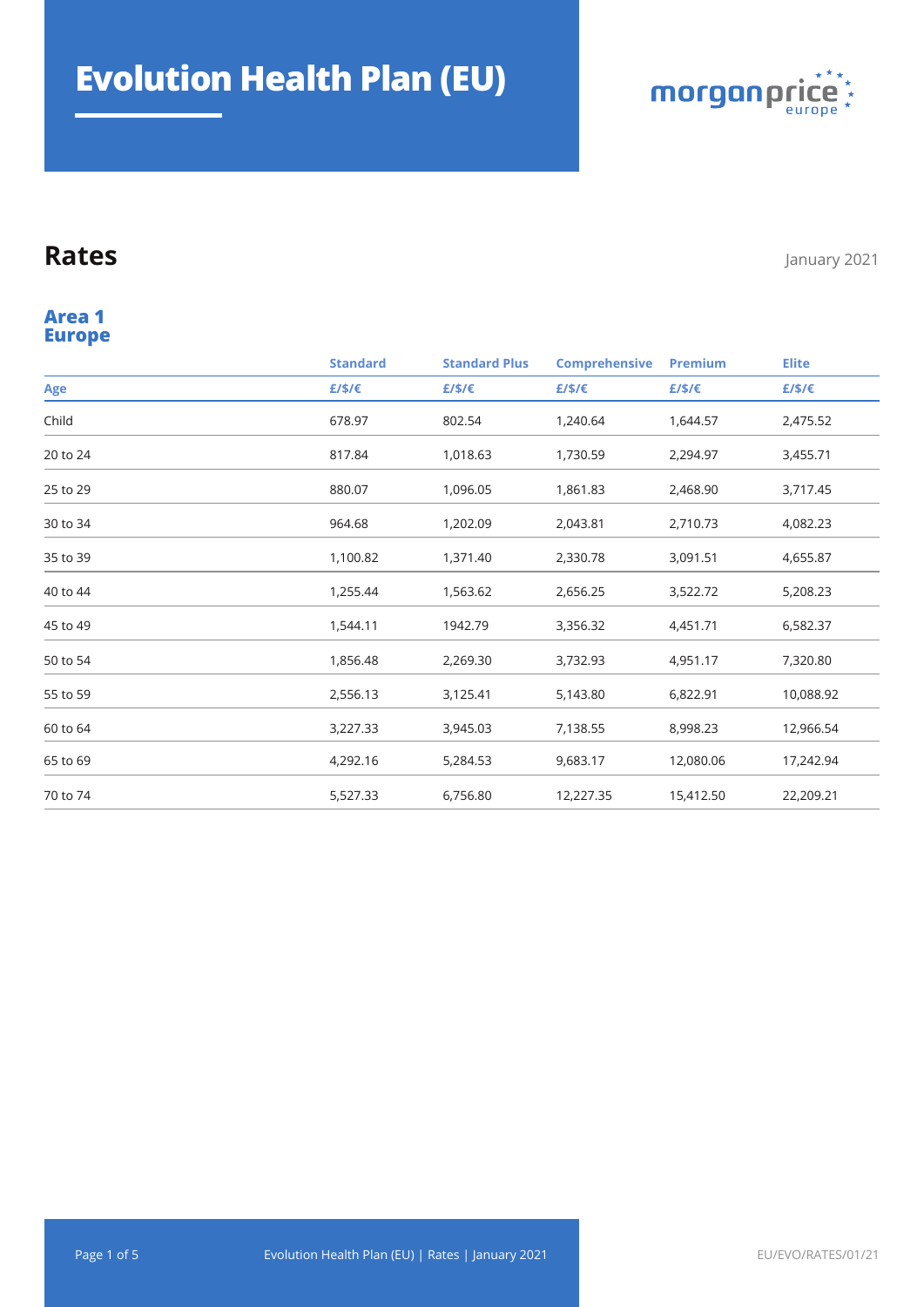

#### **Worldwide excluding USA, China, Singapore and Hong Kong Area 2**

|          | <b>Standard</b> | <b>Standard Plus</b> | <b>Comprehensive</b> | Premium   | <b>Elite</b> |
|----------|-----------------|----------------------|----------------------|-----------|--------------|
| Age      | £/\$/€          | £/\$/€               | £/\$/€               | £/\$/€    | E/S/E        |
| Child    | 753.39          | 877.53               | 1,317.62             | 1,747.47  | 3,455.45     |
| 20 to 24 | 898.55          | 1,119.33             | 1,902.07             | 2,523.42  | 3,588.35     |
| 25 to 29 | 980.23          | 1,246.17             | 2,189.05             | 2,904.20  | 3,976.93     |
| 30 to 34 | 1,069.34        | 1,389.98             | 2,526.77             | 3,352.88  | 4,592.07     |
| 35 to 39 | 1,363.48        | 1,666.37             | 2,740.25             | 3,635.91  | 4,979.39     |
| 40 to 44 | 1,557.98        | 1,904.31             | 3,132.21             | 4,154.60  | 5,688.19     |
| 45 to 49 | 1,888.89        | 2,309.20             | 3,799.40             | 5,040.18  | 6,901.37     |
| 50 to 54 | 2,379.52        | 2,819.84             | 4,380.93             | 5,784.39  | 7,889.57     |
| 55 to 59 | 3,625.82        | 4,223.12             | 6,340.78             | 8,409.75  | 11,513.19    |
| 60 to 64 | 4,293.23        | 4,999.92             | 8,255.96             | 10,749.48 | 15,938.75    |
| 65 to 69 | 5,498.94        | 6,461.11             | 10,859.66            | 14,296.10 | 21,395.81    |
| 70 to 74 | 6,983.23        | 8,139.59             | 13,463.37            | 17,561.90 | 26,080.64    |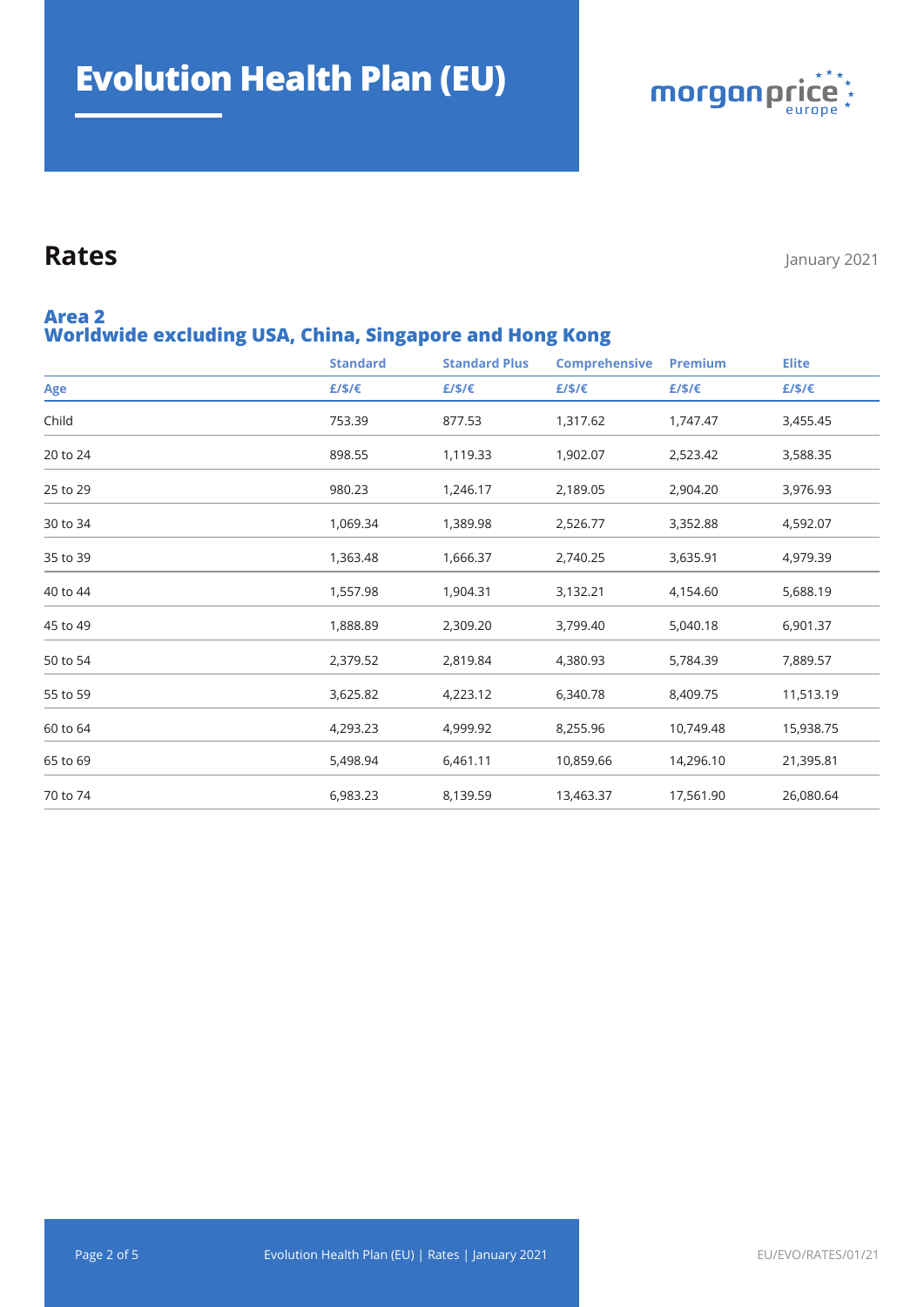

#### **Worldwide excluding USA Area 3**

|          | <b>Standard</b> | <b>Standard Plus</b> | <b>Comprehensive</b> | <b>Premium</b> | <b>Elite</b> |
|----------|-----------------|----------------------|----------------------|----------------|--------------|
| Age      | E/S/E           | E/S/E                | £/\$/€               | E/S/E          | E/S/E        |
| Child    | 975.29          | 1,135.98             | 1,705.69             | 2,262.14       | 4,473.16     |
| 20 to 24 | 1,163.18        | 1,448.99             | 2,462.27             | 3,266.63       | 4,645.19     |
| 25 to 29 | 1,268.92        | 1,613.20             | 2,833.77             | 3,759.54       | 5,148.21     |
| 30 to 34 | 1,384.28        | 1,799.36             | 3,270.95             | 4,340.38       | 5,944.53     |
| 35 to 39 | 1,765.05        | 2,157.15             | 3,547.30             | 4,706.76       | 6,445.91     |
| 40 to 44 | 2,016.84        | 2,465.16             | 4,054.71             | 5,378.22       | 7,363.49     |
| 45 to 49 | 2,445.22        | 2,989.32             | 4,918.39             | 6,524.62       | 8,933.97     |
| 50 to 54 | 3,080.34        | 3,650.33             | 5,671.21             | 7,488.01       | 10,213.21    |
| 55 to 59 | 4,693.69        | 5,466.90             | 8,208.27             | 10,886.58      | 14,904.04    |
| 60 to 64 | 5,557.69        | 6,472.51             | 10,687.52            | 13,915.41      | 20,633.04    |
| 65 to 69 | 7,118.49        | 8,364.05             | 14,058.06            | 18,506.59      | 27,697.32    |
| 70 to 74 | 9,039.93        | 10,536.87            | 17,428.61            | 22,734.23      | 33,761.94    |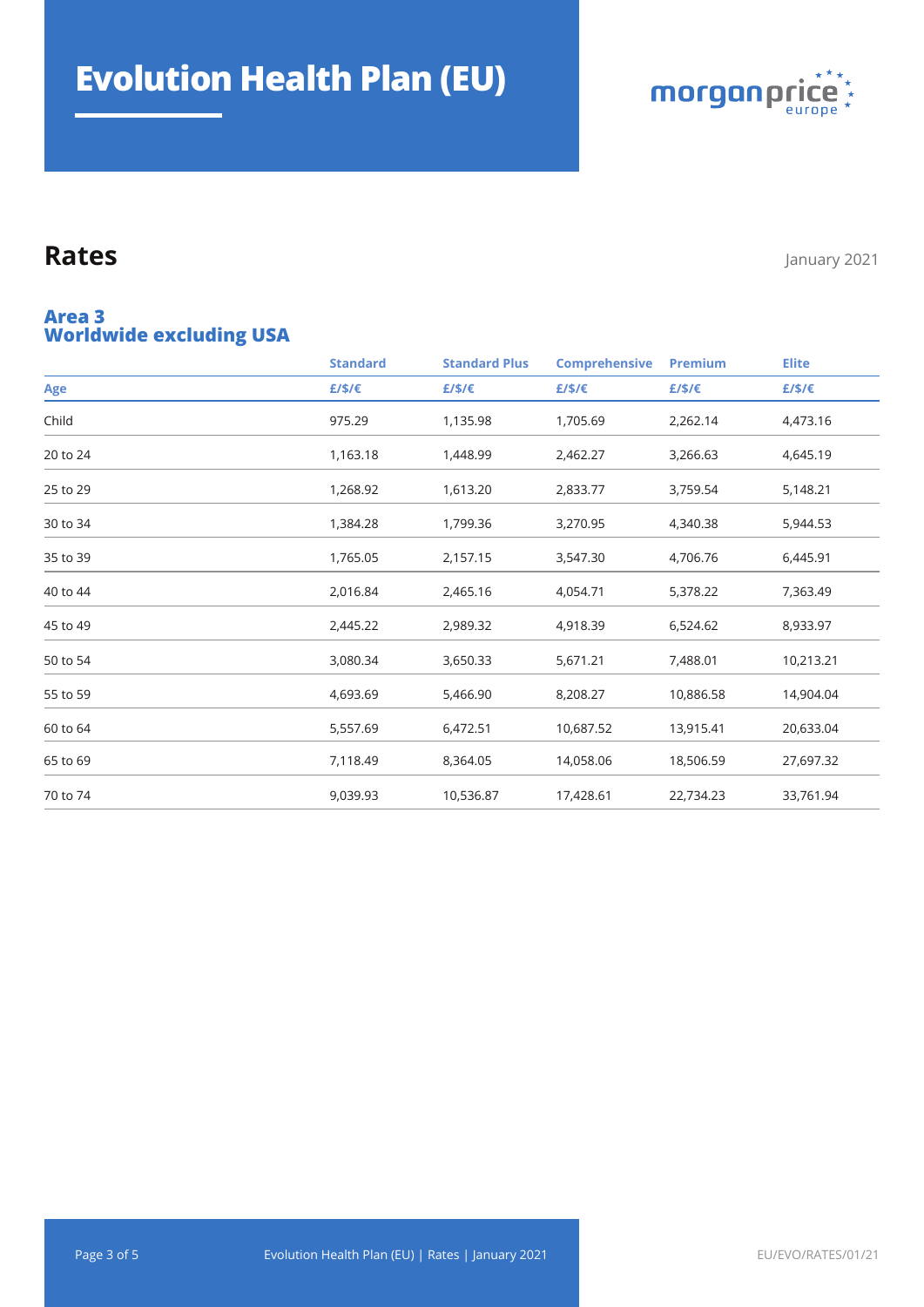

#### **Worldwide Area 4**

|          | <b>Standard</b> | <b>Standard Plus</b> | <b>Comprehensive</b> | Premium   | <b>Elite</b> |
|----------|-----------------|----------------------|----------------------|-----------|--------------|
| Age      | £/\$/€          | £/\$/€               | E/S/E                | £/\$/€    | £/\$/€       |
| Child    | 1,350.95        | 1,573.55             | 2,640.67             | 3,300.26  | 7,179.13     |
| 20 to 24 | 1,611.23        | 2,007.11             | 3,811.96             | 4,765.63  | 7,455.25     |
| 25 to 29 | 1,757.70        | 2,234.57             | 4,387.09             | 5,484.75  | 8,262.58     |
| 30 to 34 | 1,917.49        | 2,492.45             | 5,063.92             | 6,332.06  | 9,540.61     |
| 35 to 39 | 2,444.93        | 2,988.05             | 5,491.75             | 6,866.57  | 10,345.30    |
| 40 to 44 | 2,793.67        | 3,414.70             | 6,277.29             | 7,846.29  | 11,817.95    |
| 45 to 49 | 3,387.06        | 4,140.74             | 7,614.41             | 9,518.72  | 14,338.46    |
| 50 to 54 | 4,266.85        | 5,056.38             | 8,779.88             | 10,926.81 | 16,391.59    |
| 55 to 59 | 6,501.65        | 7,572.68             | 13,376.44            | 16,283.81 | 23,922.08    |
| 60 to 64 | 7,698.43        | 8,965.61             | 17,416.67            | 20,842.94 | 33,114.74    |
| 65 to 69 | 9,860.45        | 11,585.74            | 22,909.44            | 27,696.90 | 44,452.48    |
| 70 to 74 | 12,521.98       | 14595.50             | 28,402.24            | 34,047.32 | 54,185.82    |